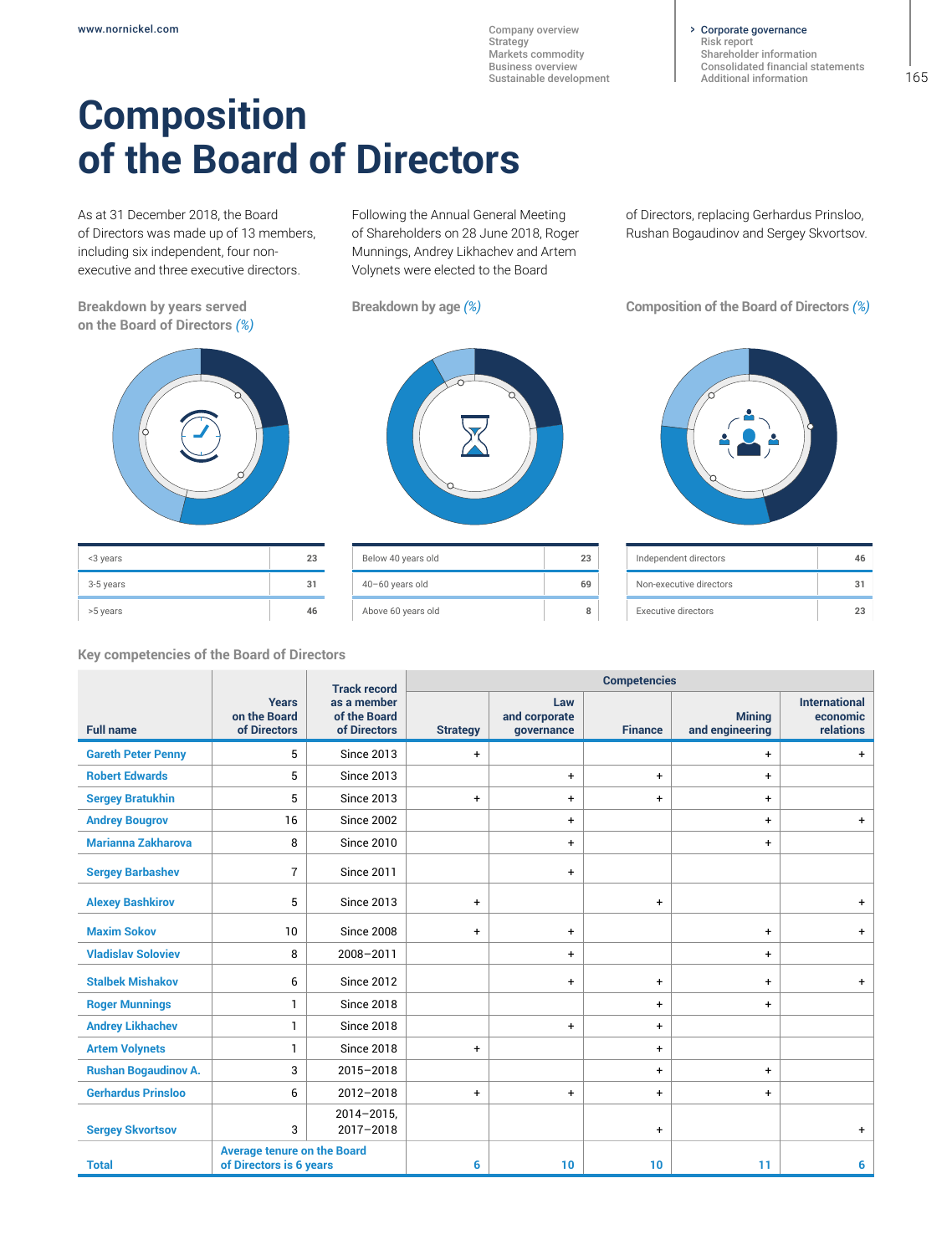166

# **BIOGRAPHIES OF MEMBERS OF THE BOARD OF DIRECTORS**



# **Gareth Peter PENNY**

Independent director

Chairman of the Board of Directors since 2013

Member of the Strategy Committee

#### **Born in: 1962**

**Nationality: UK** 

#### Education:

Bishops Diocesan College, Cape Town

Eton College, UK

Oxford, Rhodes Scholar (UK), Master of Arts in Philosophy, Politics and Economics (UK)

#### Track record:

|              | <b>2007-present</b> Non-executive director at Julius Baer Group Ltd                            |
|--------------|------------------------------------------------------------------------------------------------|
| 2012-2016    | Executive Chairman at New World Resources plc, Executive<br>Director at New World Resources NV |
| 2012-2016    | Member of the Board of Directors at OKD                                                        |
| 2016-2018    | Non-Executive Chairman of the Board of Directors at Pangolin<br>Diamonds Corp.                 |
|              | 2017-present Non-Executive Chairman of the Board of Directors at Edcon<br>Holdings Limited     |
| 2017-present | Member of the Board of Directors at Amulet Diamond<br>Corporation                              |

# **Andrey BOUGROV**

Executive director

Senior Vice President

Deputy Chairman of the Board of Directors since 2013

Member of the Management Board since 2013

#### **Born in: 1952**

**Nationality: Russia** 

#### Education:

Moscow State Institute of International Relations (MGIMO University), degree in International Economic Relations; PhD in Economics

|              | 2002-present Member of the non-governmental Council on Foreign<br>and Defence Policy                           |
|--------------|----------------------------------------------------------------------------------------------------------------|
| 2006-present | Member of the Management Board of the Russian Union<br>of Industrialists and Entrepreneurs                     |
| 2013-present | Vice President at Interros Holding Company LLC (Interros<br>Holding Company CJSC until 2015)                   |
| 2013-2015    | Member of the Management Board, Deputy Chairman<br>of the Board of Directors, Deputy CEO at MMC Norilsk Nickel |
| 2013-present | Vice President of the Russian Union of Industrialists<br>and Entrepreneurs (RUIE)                              |
| 2014-present | Member of the Board of Directors at Inter RAO UES PJSC<br>(Inter RAO UES OJSC until 2015)                      |
| 2014-present | Member of the Expert Committee of the Russian President's<br>Anticorruption Office                             |
| 2015-present | Member of the Management Board and Deputy Chairman<br>of the Board of Directors at MMC Norilsk Nickel          |
| 2015-2016    | Member of the Investment Committee at the Federal<br>Hydro-Generating Company RusHydro                         |
| 2015-present | Senior Vice President at MMC Norilsk Nickel (formerly Vice<br>President until 2016)                            |
| 2015-present | Member of Non-profit partnership National Council<br>on Corporate Governance                                   |
| 2016-present | Member of the Expert Council on Corporate Governance<br>at the Bank of Russia                                  |
| 2016-present | Chairman of the Issuer Committee at the Moscow Exchange                                                        |
| 2018-present | Chairman of the Board of non-financial reporting at RUIE                                                       |
| 2018-present | Member of the Expert Council on Corporate Governance<br>at the Russian Ministry of Economic Development        |
| 2018-present | Member of the Advisory Board of the RBTT                                                                       |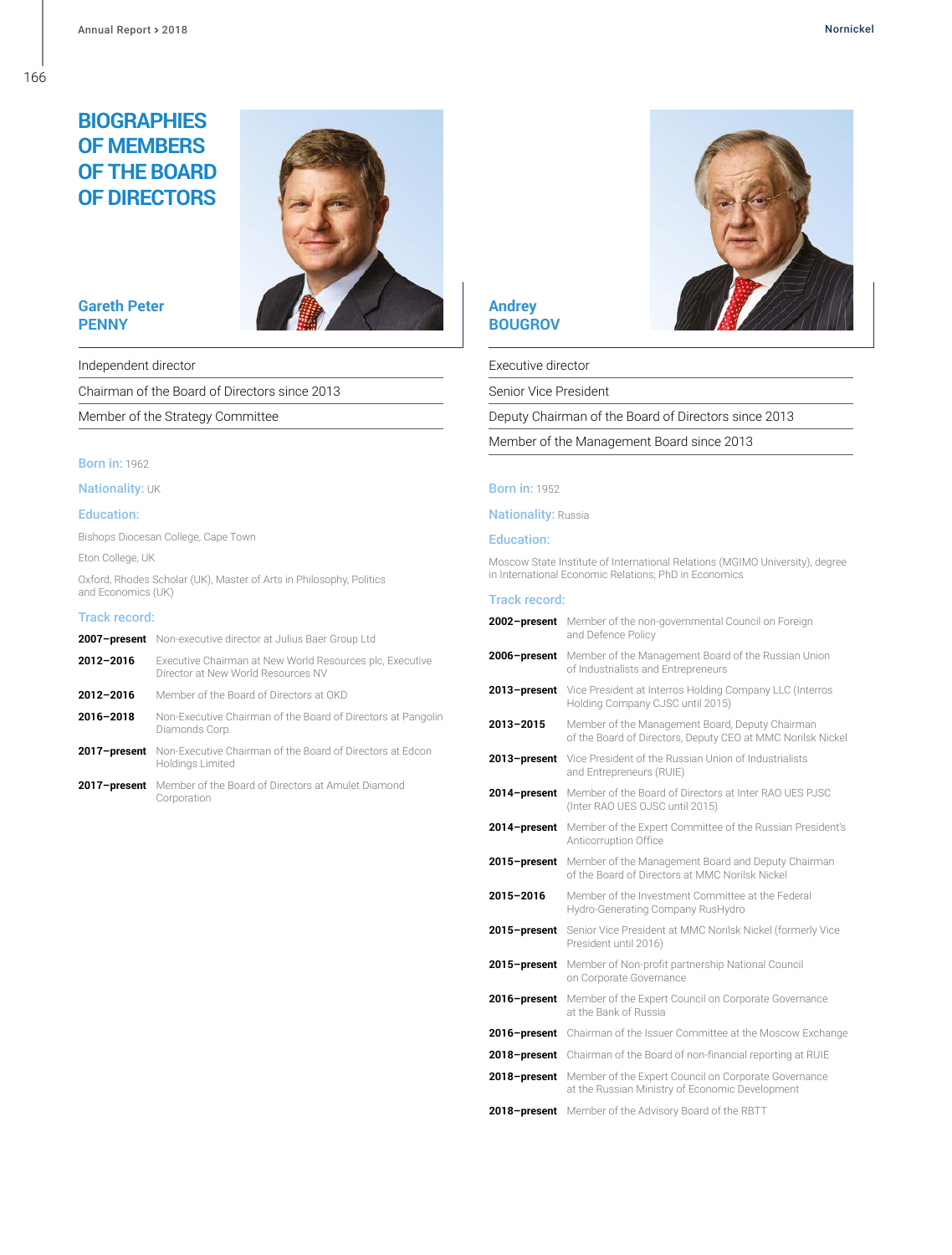#### Corporate governance

[Risk report](#page--1-0) [Shareholder information](#page--1-0) [Consolidated financial statements](#page--1-0) [Additional information](#page--1-0)



**Sergey BARBASHEV**

Executive director (since June 2018)

First Vice President

Member of the Board of Directors since 2011

Member of the Management Board since 2018

# **Born in: 1962**

**Nationality: Russia** 

#### Education:

Moscow Higher School of Militia of the Ministry of Internal Affairs of the USSR, degree in Law

#### Track record:

| 2008-2018    | CEO and Chairman of the Management Board at Interros<br>Holding Company LLC (Interros Holding Company CJSC until<br>2015)            |
|--------------|--------------------------------------------------------------------------------------------------------------------------------------|
| 2008-present | Member of the Board at Vladimir Potanin Foundation<br>(formerly, Vladimir Potanin Foundation, non-profit charitable<br>organisation) |
| 2011-present | Chairman of the Board of Directors at Rosa Khutor Ski Resort<br>Development Company                                                  |
| 2015-2018    | Branch Director at Olderfrey Holdings Limited                                                                                        |
| 2016-present | Member of the Board of Endowment for Education. Science<br>and Culture                                                               |
|              | 2018-present Member of the Management Board, First Vice President<br>and Head of Corporate Security at MMC Norilsk Nickel            |
|              |                                                                                                                                      |



Non-executive director

Member of the Board of Directors since 2013

Chairman of the Budget Committee, member of the Audit and Sustainable Development Committee, Strategy Committee, and Corporate Governance, Nomination and Remuneration Committee

#### Born in: 1977

**Nationality: Russia** 

#### Education:

Moscow State Institute of International Relations (MGIMO University), degree in International Economic Relations

| 2009-2015    | Executive Director, Head of the Investment Department,<br>Deputy CEO for Investments at Interros Holding Company |
|--------------|------------------------------------------------------------------------------------------------------------------|
| 2009-2013    | Member of the Board of Directors at Rosa Khutor Ski Resort<br>Development Company                                |
| 2009-2014    | Member of the Board of Directors at Prof-Media Management                                                        |
| 2011-2015    | Member of the Management Board at Interros Holding<br>Company                                                    |
| 2012-2014    | Member of the Board of Directors at SP Holding, Cinema Park                                                      |
| 2014–present | Member of the Board of Directors at Petrovax Pharm<br>and Zaodno                                                 |
| 2015-2018    | Member of the Management Board, Deputy CEO<br>for Investments at Interros Holding Company                        |
| 2016–present | Trustee of the Night Time Hockey League, a non-profit<br>amateur hockey foundation                               |
| 2016-2018    | Member of the Board of Directors at iGlass Technology Inc.                                                       |
|              | 2016-present Managing Director at Winter Capital Advisors                                                        |
|              | 2016-present CEO at Translaininvest                                                                              |
|              | 2018-present CEO, Chairman of the Management Board at Interros Holding<br>Company                                |
|              |                                                                                                                  |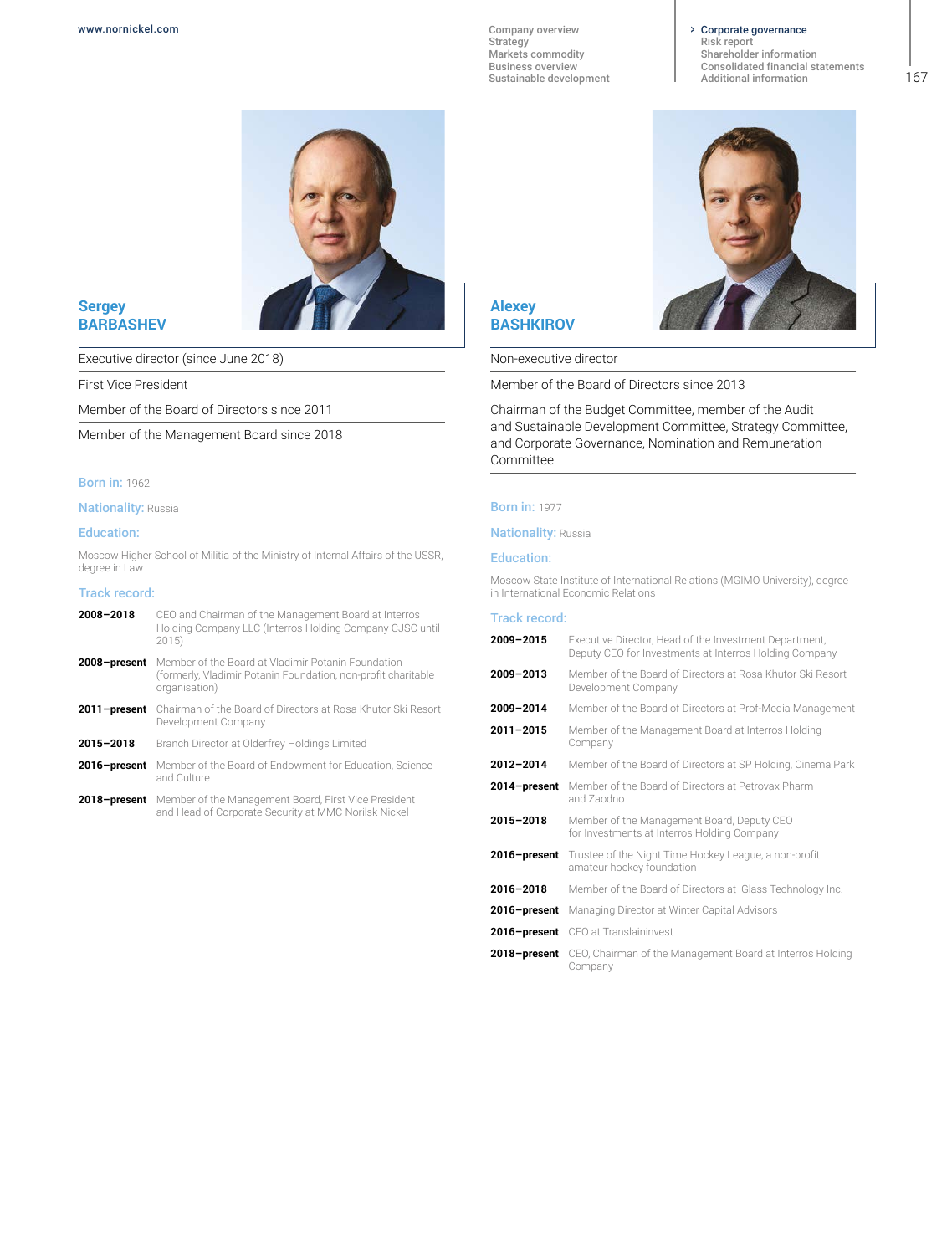168



# **Sergey BRATUKHIN**

Independent director

Member of the Board of Directors since 2013

Chairman of the Corporate Governance, Nomination and Remuneration Committee, member of the Strategy Committee, the Budget Committee and the Audit and Sustainable Development Committee

# **Born in: 1971**

**Nationality: Russia** 

#### Education:

Mendeleev University of Chemical Technology of Russia, degree in Engineering

Finance Academy under the Government of the Russian Federation, degree in Banking and Insurance

Warwick Business School, degree in Business Management

## Track record:

| 2007-2017 | Member of the Board of Directors at Dallesprom                          |
|-----------|-------------------------------------------------------------------------|
| 2007-2014 | Member of the Board of Directors at Amur Shipping Company               |
|           | 2011-present President at Invest AG (CIS Investment Advisers LLC)       |
| 2014-2016 | Member of the Board of Directors at AKB International<br>Financial Club |

# **Artem VOLYNETS**

Independent director

Member of the Board of Directors since 2018

Member of the Strategy Committee and the Budget Committee

#### **Born in: 1967**

**Nationality: Russia** 

#### Education:

Georgetown University

INSEAD (Institut Europeen d'Administration des Affaires)

The American University in Washington, DC

Lomonosov Moscow State University

|           | <b>2010-2013</b> CEO at En+ Group                                                                |
|-----------|--------------------------------------------------------------------------------------------------|
|           | 2010-2013 CEO at En+ Management                                                                  |
| 2013-2013 | Advisor to Nafta Moskva investment group                                                         |
| 2014-2017 | CEO at ACG Eurasia (formely, Sapinda CIS)                                                        |
|           | 2017-present CEO at ACG Amur Capital Group Ltd                                                   |
|           | <b>2018-present</b> Member of the Board of Directors and CEO at Chaarat Gold<br>Holdings Limited |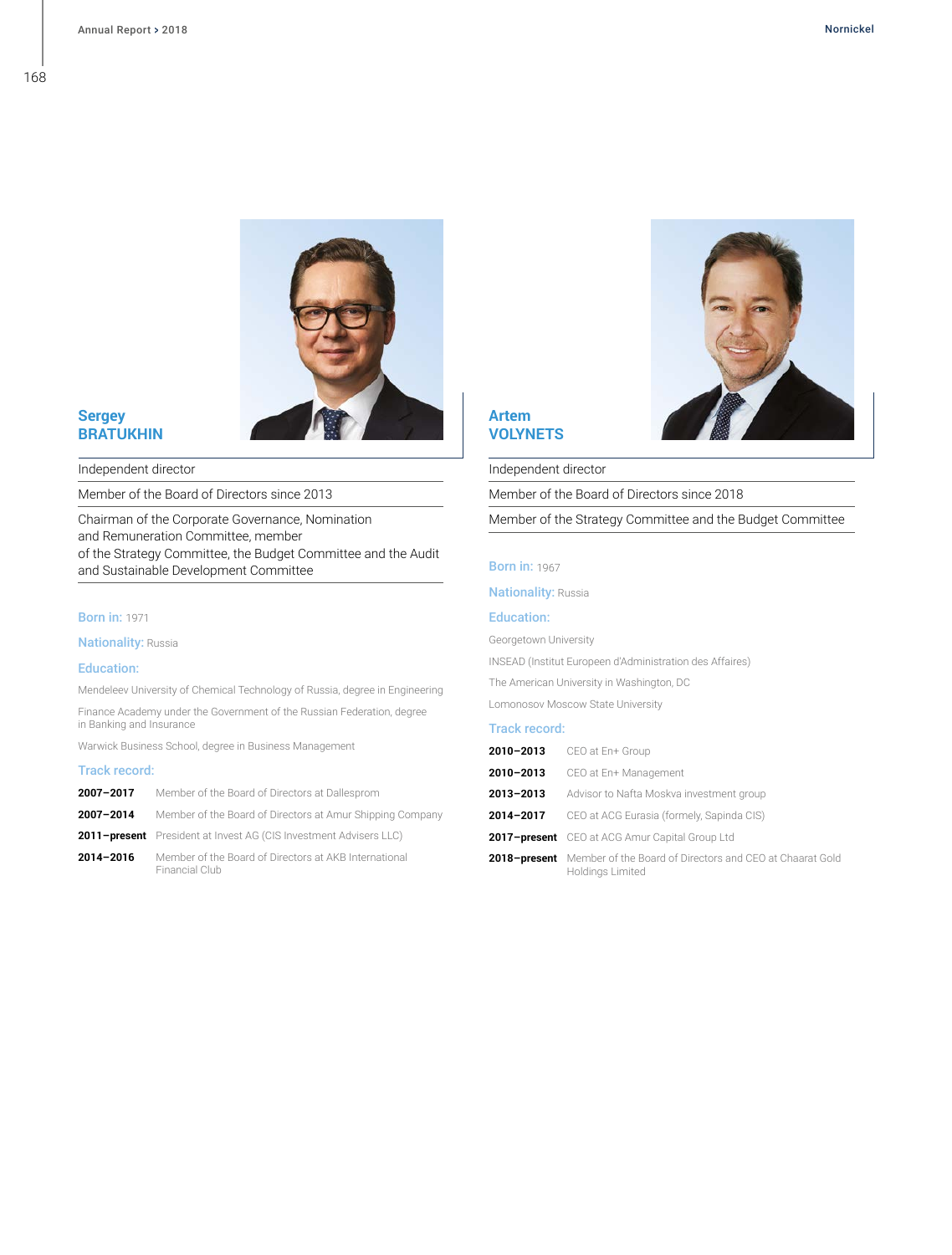#### Corporate governance

[Risk report](#page--1-0) [Shareholder information](#page--1-0) [Consolidated financial statements](#page--1-0) [Additional information](#page--1-0)



# **Marianna ZAKHAROVA**

Executive director

First Vice President

Member of the Board of Directors since 2010

Member of the Management Board since 2016

# **Born in: 1976**

**Nationality: Russia** 

#### Education:

Peoples' Friendship University of Russia (RUDN), Master's degree in Law

#### Track record:

- **2010–2015** Member of the Management Board, Deputy CEO for Legal Affairs at LLC Interros Holding Company (Interros Holding Company CJSC until 2015)
- **2010–2015** Member of the Board of Directors at ProfEstate
- **2015–present** First Vice President for Corporate Governance, Asset Management and Legal Affairs at MMC Norilsk Nickel



# **Andrey LIKHACHEV**

Independent director

Member of the Board of Directors since 2018

Member of the Corporate Governance, Nomination and Remuneration Committee

#### **Born in: 1965**

**Nationality: Russia** 

#### Education:

A.A. Zhdanov Leningrad State University, degree in Applied Mathematics

#### Track record:

- **2011–2013** Member of the Board of Directors and CEO at MOEK
- **2012–2018** Chairman of the Board of Directors at Irkutskenergo
- **2013–2016** CEO at Planeta ZIL

**2017–present** CEO at Rublyovo-Arkhangelskoye (Sberbank Group)

169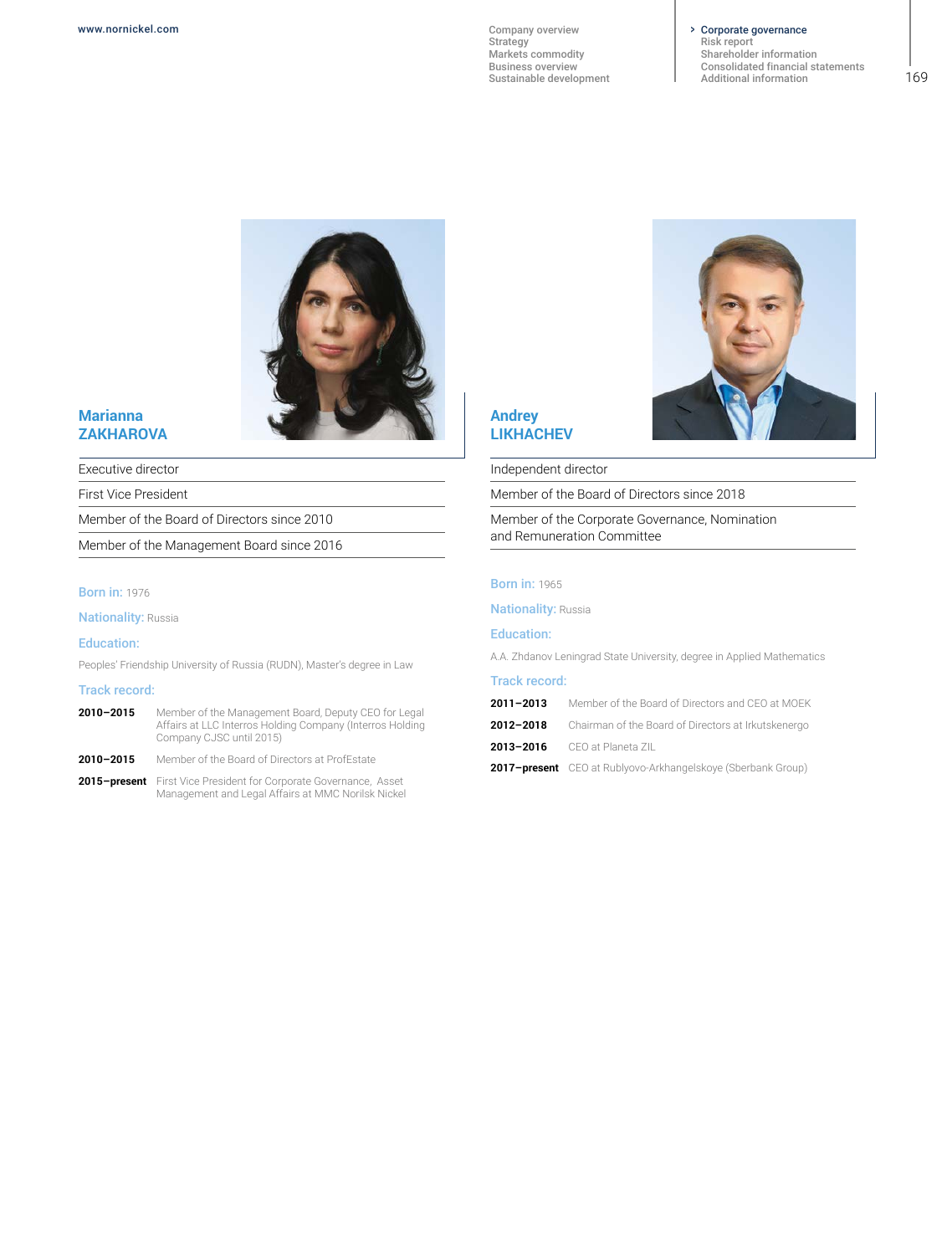

# **Stalbek MISHAKOV**

Non-executive director

Member of the Board of Directors since 2012

Member of the Corporate Governance, Nomination and Remuneration Committee and the Audit and Sustainable Development Committee

#### **Born in: 1970**

**Nationality: Russia** 

#### Education:

Moscow State Institute of International Relations (MGIMO University), degree in International Law

University of Notre Dame (USA), Master's degree

Diplomatic Academy of the Russian Foreign Ministry, PhD in Economics

#### Track record:

| 2010-2018 | Advisor to CEO at RUSAL Global Management B.V.               |
|-----------|--------------------------------------------------------------|
| 2013-2016 | Member of the Board of Directors at United Company RUSAL Plc |
| 2013-2018 | Deputy CEO at En+ Management                                 |
|           | 2018-present Sector Lead at RUSAL Global Management B.V.     |

# **Roger Llewelyn MUNNINGS**



#### Independent director

Member of the Board of Directors since 2018

Chairman of the Audit and Sustainable Development Committee and member of the Budget Committee

# **Born in: 1950**

**Nationality: UK** 

#### Education:

The University of Oxford, Master's degree (Hons) in Politics, Philosophy and Economics

Fellow of the Institute of Chartered Accountants in England and Wales

|           | 2013-present Member and Chairman of the Board of Directors of Russo-<br><b>British Chamber of Commerce</b> |
|-----------|------------------------------------------------------------------------------------------------------------|
| 2005-2014 | Deputy Chairman of the Board at Association of European<br>Businesses in Russia                            |
| 2008-2014 | Chairman of Audit Committee Institute in Russia                                                            |
| 2009-2016 | Trustee at the John Smith Trust                                                                            |
| 2009-2014 | Member of the Board of Directors at the Moscow School                                                      |

- of Political Studies (now Moscow School of Civic Education) **2010–2016** Member of the Board of Directors at Wadswick Energy
- Limited **2010–present** Independent director, Chairman of the Board of Directors'
- Audit, Finance and Risk Committee at Sistema **2011–2014** Member of the Advisory Board at Oracle Capital Group
- **2012–2013** Independent director at SUEK
- **2013–present** Member of Non-profit partnership National Council on Corporate Governance
- **2013–present** Trustee at Kino Klassika Ltd
- **2013–present** Advisory Council Member at International Business Leaders Forum Autonomous Non-Profit Organization
- **2015–present** Independent director, Chairman of the Board of Directors' Human Resources and Compensation Committee at LUKOIL
- **2017–present** Member of Council of National Representatives, Association of European Businesses in Russia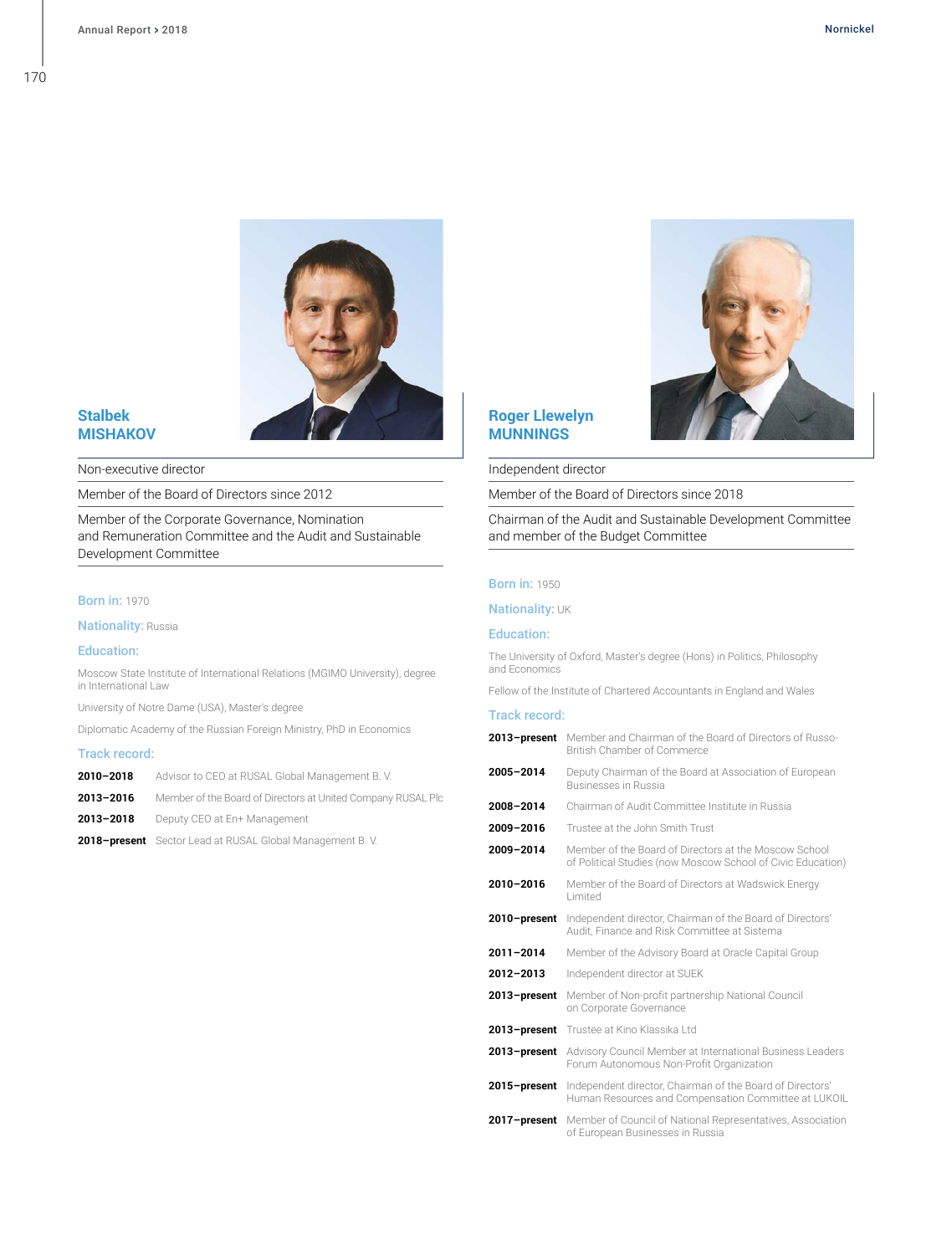#### Corporate governance

[Risk report](#page--1-0) [Shareholder information](#page--1-0) [Consolidated financial statements](#page--1-0) [Additional information](#page--1-0)



# **Maxim SOKOV**

Non-executive director

Member of the Board of Directors since 2008

Chairman of the Strategy Committee, member of the Budget Committee

#### **Born in: 1979**

**Nationality: Russia** 

#### Education:

Russian State Tax Academy under the Russian Ministry of Taxes, degree in Law

New York University, Master's degree in Law, lawyer (USA)

#### Track record:

| 2008-2013 | CEO of OK RUSAL - Investment Management                                                                             |
|-----------|---------------------------------------------------------------------------------------------------------------------|
| 2012-2018 | Member of the Board of Directors at United Company RUSAL Plc                                                        |
| 2012-2013 | Director of Strategic Investment Management at RUSAL<br>Global Management B.V.                                      |
| 2013-2014 | Advisor on Strategic Investment Management at RUSAL<br>Global Management B.V. and First Deputy CEO at En+ Group Ltd |
| 2013-2018 | CEO at En+ Management                                                                                               |
| 2013-2017 | Member of the Board of Directors at Eurosib Energo Plc                                                              |
| 2013-2018 | Member of the Board of Directors at En+ Group Limited                                                               |
| 2014-2018 | CEO at En+ Group Limited                                                                                            |
| 2017-2018 | Member of the Board of Directors at FESCO                                                                           |
| 2017-2018 | CEO at En+ Group Plc and member of the Board of Directors<br>at En+ Group Plc                                       |
| 2018      | President at En+ Group Plc                                                                                          |

# **Vladislav SOLOVIEV**

#### Non-executive director

Member of the Board of Directors since 2013 (also in 2008–2011)

#### **Born in: 1973**

**Nationality: Russia** 

# Education:

Graduate School of Management of the State Academy of Management

Moscow State Technological University "Stankin", MBA

#### Track record:

| 2007-2018 | Member of the Board of Directors at United Company RUSAL Plc              |
|-----------|---------------------------------------------------------------------------|
| 2008-2015 | Member of the Board of Directors at En+ Group Limited                     |
| 2010-2014 | First Deputy Director at RUSAL Global Management B.V.                     |
| 2014-2018 | CEO of CJSC RUSAL Global Management B. V. and United<br>Company RUSAL Plc |
| 2018      | Member of the Board of Directors and CEO at En+ Group Plc                 |
|           | 2018-present President at United Company RUSAL Plc and CJSC RUSAL         |

Global Management B. V.